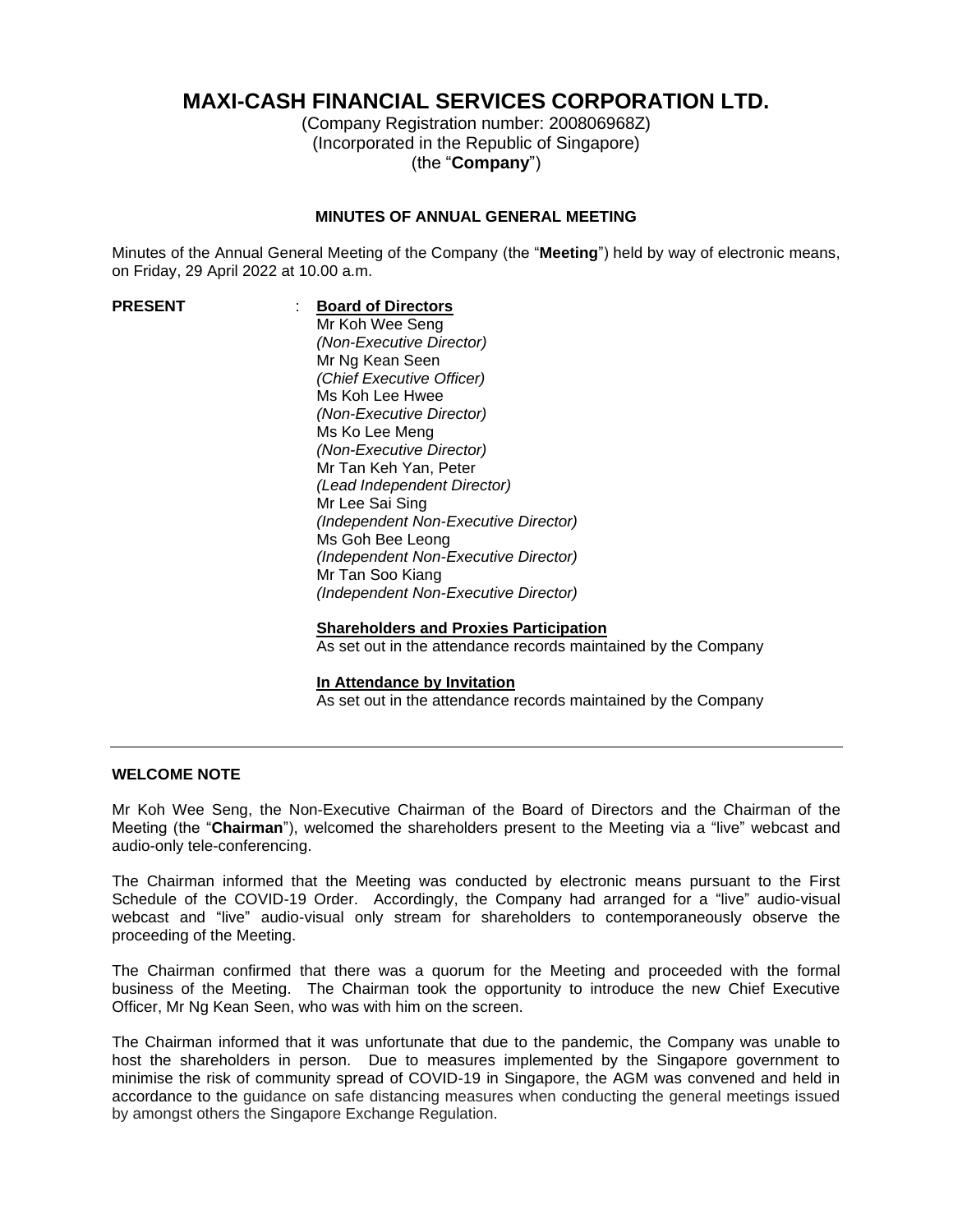The Chairman added that shareholders were also not allowed to vote online at the Meeting and shareholders who wished to exercise their votes would have submitted a proxy form appointing and directing the Chairman of the Meeting to vote on their behalf. The Chairman informed that the proxy forms lodged by the shareholders had been checked and found to be in order.

As stated in the Notice of the Meeting dated 13 April 2022 (the "**Notice**"), the Chairman informed that the shareholders would not be able to ask questions at the Meeting during the "live" webcast or audio-only tele-conferencing. Instead, the shareholders were requested to submit questions in advance of the Meeting. The Company received questions that were relevant to the AGM from some shareholders. The Company had addressed and replied most of the substantial and relevant questions relating to the resolutions to be tabled for approval at the AGM or the Company's businesses and operations which was released to both the Company's corporate website and SGXNet on 22 April 2022. The Company did not go through the questions at the Meeting.

As all relevant information relating to the proposed resolutions were set out in the Notice which had been made available on the Company's corporate website and SGXNet, the Chairman dispensed with the reading of the Notice and the Notice was taken as read.

To accord due respect to the full voting rights of shareholders, the Chairman informed that the proposed resolutions tabled at the Meeting would be voted on by way of a poll as required under Rule 730A(2) of the Listing Manual Section B: Rules of Rules Catalist (the "**Catalist Rules**") of the Singapore Exchange Securities Trading Limited ("**SGX-ST**").

The Chairman reiterated that shareholders who wished to exercise their votes would have already directed the Chairman to vote on all proposed resolutions prior to the AGM. All the proposed resolutions were deemed to be duly proposed and seconded. The Company had appointed FINOVA BPO Pte. Ltd., to act as scrutineers for the conduct of the poll for the proposed resolutions.

The Chairman further informed that for each resolution proposed at the Meeting, he would not pause to take questions and or collect votes, and will instead proceed to announce the tabulated poll results based on duly completed proxy forms that were received by the Company by the cut-off time, as certified by the scrutineer. The Meeting proceeded to business.

#### **ORDINARY BUSINESS**

#### **1. ADOPTION OF DIRECTORS' STATEMENT AND AUDITED FINANCIAL STATEMENTS**

The Chairman informed the Meeting that Resolution 1 dealt with the approval and adoption of the Audited Financial Statements of the Company for the financial year ended 31 December 2021 and the Directors' Statement and the Auditors' Report thereon.

As the proposed resolution had been duly voted by shareholders through the submission of the proxy forms and based on the poll results, the results of the vote are as follows:

|                                          | <b>No. of Shares</b> | Percentage* (%) |
|------------------------------------------|----------------------|-----------------|
| No. of votes in favour of the resolution | 730,945,268          | 100.00          |
| No. of votes against the resolution      | 409                  | 0.00            |
| Total no. of votes cast                  | 730,945,677          | 100.00          |

*\* calculated and rounded to 2 decimal places.*

The following resolution was passed:

"RESOLVED that the Audited Financial Statements for the financial year ended 31 December 2021 and the Directors' Statement and the Auditors' Report thereon be and are hereby approved and adopted."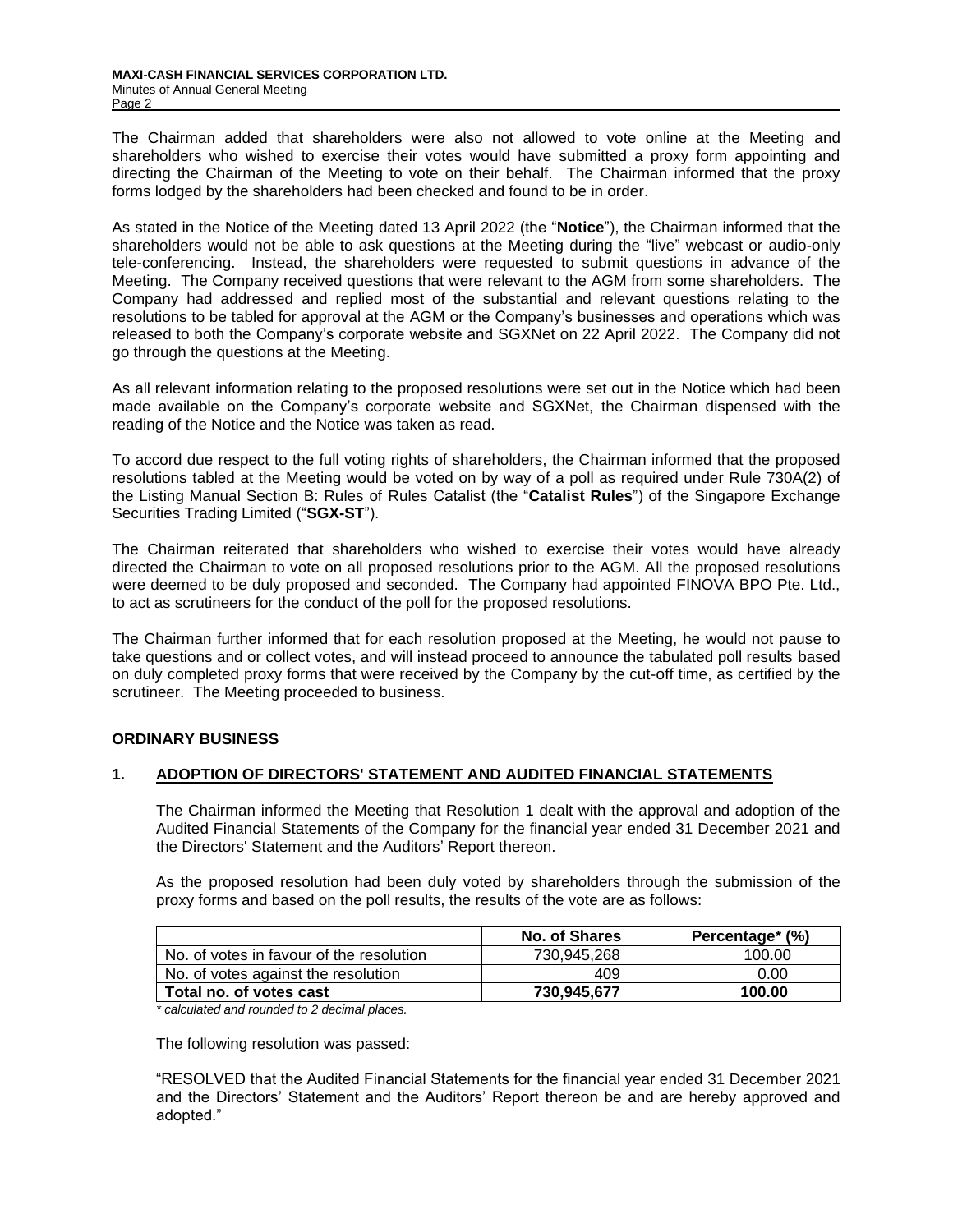#### **2. DIRECTORS' FEES**

The Chairman then proceeded to deal with Resolution 2 to approve the Directors' fees of S\$298,000 for the financial year ended 31 December 2021.

As the proposed resolution had been duly voted by shareholders through the submission of the proxy forms and based on the poll results, the results of the vote are as follows:

|                                          | <b>No. of Shares</b> | Percentage* (%) |
|------------------------------------------|----------------------|-----------------|
| No. of votes in favour of the resolution | 730,945,268          | 100.00          |
| No. of votes against the resolution      | 409                  | 0.00            |
| Total no. of votes cast                  | 730,945,677          | 100.00          |

*\* calculated and rounded to 2 decimal places.*

The following resolution was passed:

"RESOLVED that the Directors' fees of S\$298,000 for the financial year ended 31 December 2021 be and is hereby approved."

#### **3. RE-ELECTION OF MS KOH LEE HWEE AS A DIRECTOR**

The Chairman then proceeded to deal with Resolution 3 relating to the re-election of Ms Koh Lee Hwee, a Director retiring by rotation pursuant to Regulation 89 of the Company's Constitution and Rule 720(4) of the Catalist Rules.

The Chairman informed the Meeting that Ms Koh Lee Hwee who is the Non-Executive Director and a member of the Nominating Committee would continue in these capacities upon her re-election as a Director of the Company.

As the proposed resolution had been duly voted by shareholders through the submission of the proxy forms and based on the poll results, the results of the vote are as follows:

|                                          | <b>No. of Shares</b> | Percentage* (%) |
|------------------------------------------|----------------------|-----------------|
| No. of votes in favour of the resolution | 702.379.904          | 99.95           |
| No. of votes against the resolution      | 369.109              | 0.05            |
| Total no. of votes cast                  | 702,749,013          | 100.00          |

*\* calculated and rounded to 2 decimal places.*

The following resolution was passed:

"RESOLVED that Ms Koh Lee Hwee, a Director retiring by rotation pursuant to Regulation 89 of the Company's Constitution and Rule 720(4) of the Listing Manual Section B: Rules of Catalist of the Singapore Exchange Securities Trading Limited, be and is hereby re-elected as a Director of the Company."

#### **4. RE-ELECTION OF MR LEE SAI SING AS A DIRECTOR**

The Chairman proceeded to deal with Resolution 4 relating to the re-election of Mr Lee Sai Sing ("**Mr Lee**"), a Director retiring by rotation pursuant to Regulation 89 of the Company's Constitution. The Chairman informed the Meeting that Mr Lee who is the Chairman of the Remuneration Committee and a member of the Audit Committee and Nominating Committee would continue in these capacities upon his re-election as a Director of the Company.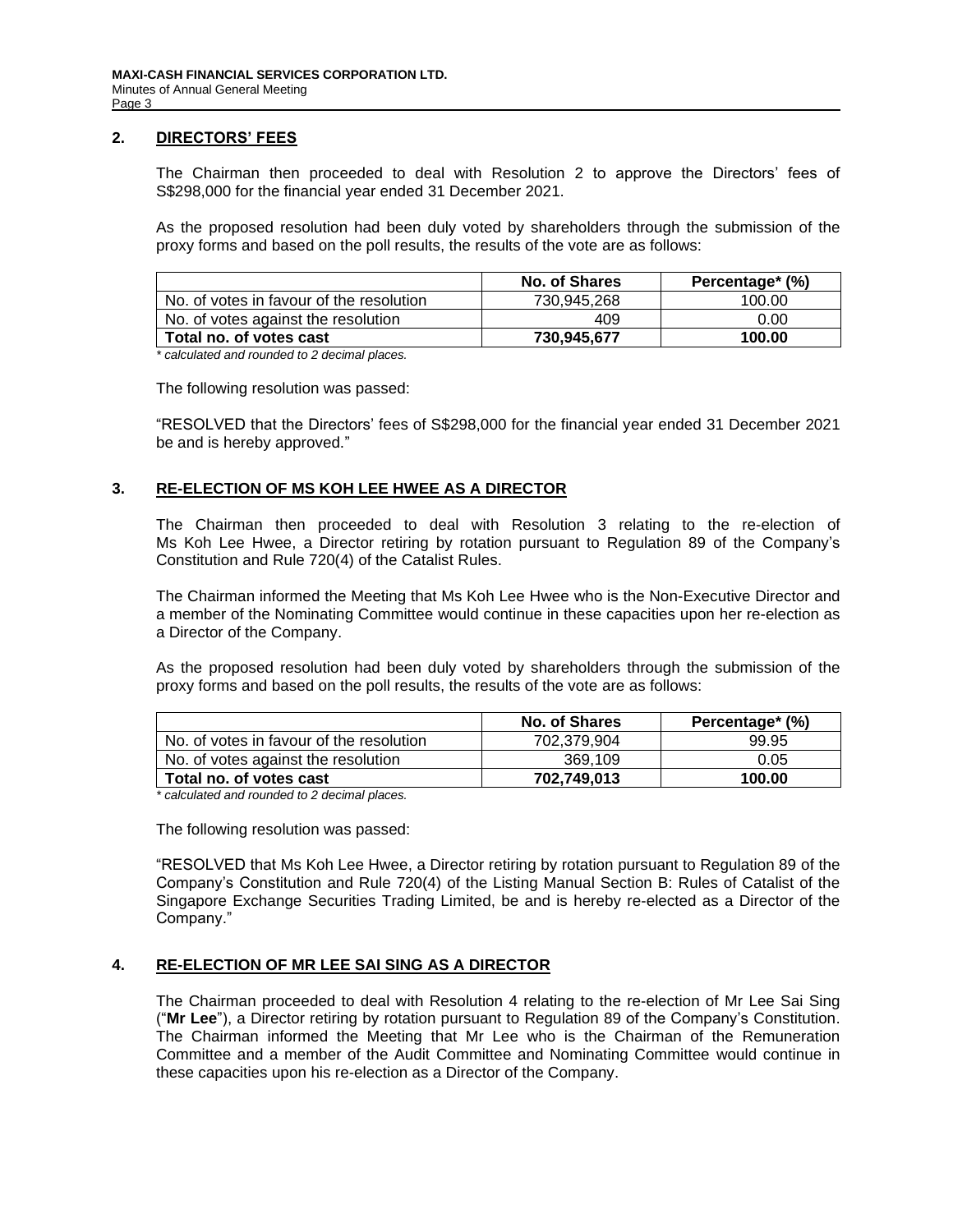As the proposed resolution had been duly voted by shareholders through the submission of the proxy forms and based on the poll results, the results of the vote are as follows:

| No. of Shares | Percentage* (%) |
|---------------|-----------------|
| 729,376,018   | 99.95           |
| 369.109       | 0.05            |
| 729.745.127   | 100.00          |
|               |                 |

*\* calculated and rounded to 2 decimal places.*

The following resolution was passed:

"RESOLVED that Mr Lee Sai Sing, a Director retiring by rotation pursuant to Regulation 89 of the Company's Constitution, be and is hereby re-elected as a Director of the Company."

#### **5. RE-ELECTION OF MS GOH BEE LEONG AS A DIRECTOR**

The Chairman then proceeded to deal with Resolution 5 relating to the re-election of Ms Goh Bee Leong ("**Ms Leong**"), a Director retiring by rotation pursuant to Regulation 89 of the Company's Constitution. The Chairman informed the Meeting that Ms Leong who is the Chairman of the Nominating Committee and a member of the Audit Committee and Remuneration Committee would continue in these capacities upon her re-election as a Director of the Company.

As the proposed resolution had been duly voted by shareholders through the submission of the proxy forms and based on the poll results, the results of the vote are as follows:

|                                          | <b>No. of Shares</b> | Percentage* (%) |
|------------------------------------------|----------------------|-----------------|
| No. of votes in favour of the resolution | 730.576.568          | 99.95           |
| No. of votes against the resolution      | 369.109              | 0.05            |
| Total no. of votes cast                  | 730,945,677          | 100.00          |

*\* calculated and rounded to 2 decimal places.*

The following resolution was passed:

"RESOLVED that Ms Goh Bee Leong, a Director retiring by rotation pursuant to Regulation 89 of the Company's Constitution, be and is hereby re-elected as a Director of the Company."

#### **6. RE-ELECTION OF MR NG KEAN SEEN AS A DIRECTOR**

The Chairman proceeded to deal with Resolution 6 relating to the re-election of Mr Ng Kean Seen ("**Mr Ng**"), a Director retiring pursuant to Regulation 88 of the Company's Constitution. The Chairman informed the Meeting that Mr Ng who is an Executive Director and the Chief Executive Officer of the Company would continue in these capacities upon his re-election as a Director of the Company.

As the proposed resolution had been duly voted by shareholders through the submission of the proxy forms and based on the poll results, the results of the vote are as follows:

|                                          | <b>No. of Shares</b> | Percentage* (%) |
|------------------------------------------|----------------------|-----------------|
| No. of votes in favour of the resolution | 730.797.268          | 99.98           |
| No. of votes against the resolution      | 148.409              | 0.02            |
| Total no. of votes cast                  | 730.945.677          | 100.00          |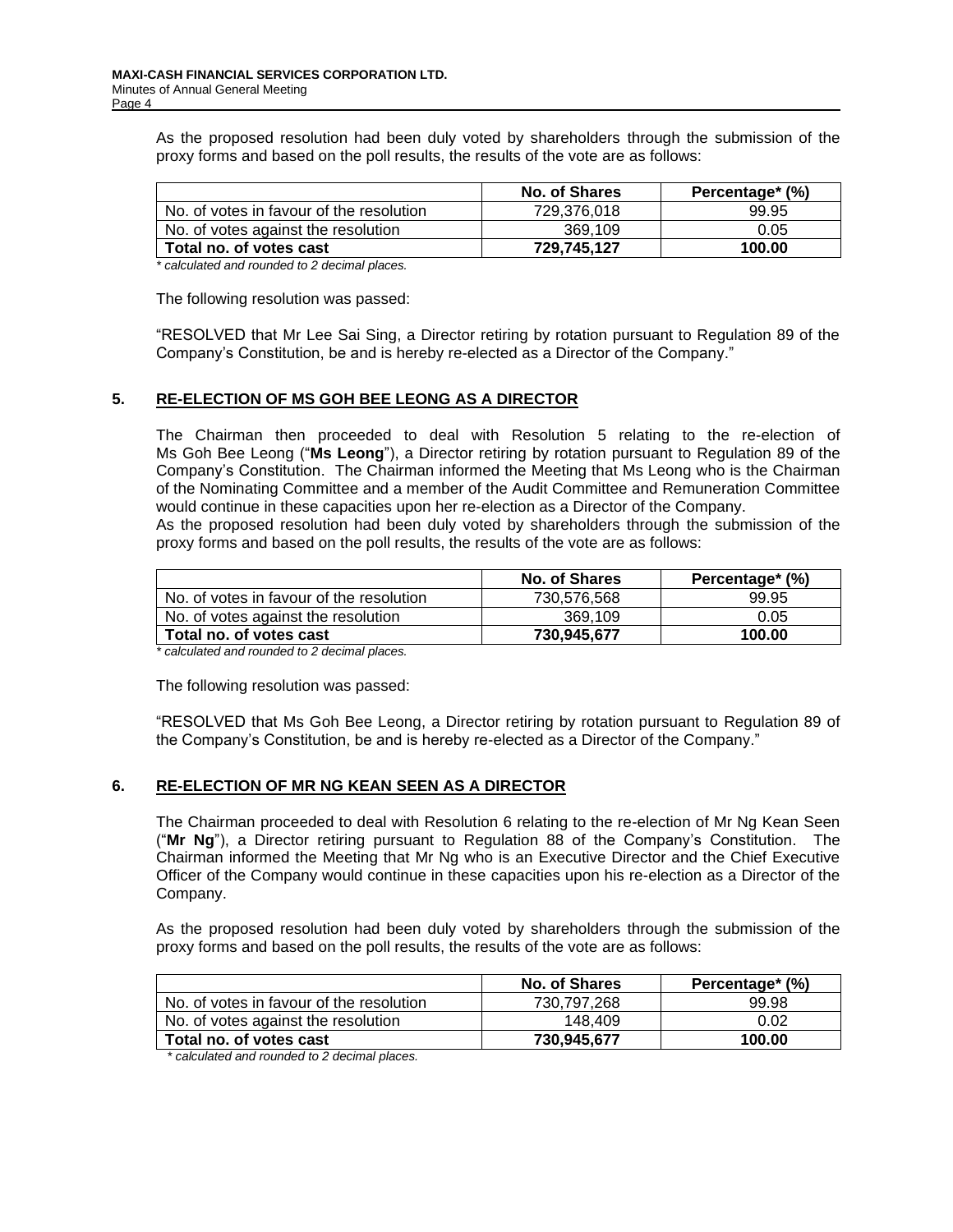"RESOLVED that Mr Ng Kean Seen, a Director retiring pursuant to Regulation 88 of the Company's Constitution, be and is hereby re-elected as a Director of the Company."

## **7. RE-APPOINTMENT OF AUDITORS**

The Chairman proceeded to deal with Resolution 7 relating to the re-appointment of the Company's auditors, Messrs Ernst & Young LLP and to authorise the Directors to fix their remuneration.

As the proposed resolution had been duly voted by shareholders through the submission of the proxy forms and based on the poll results, the results of the vote are as follows:

| No. of Shares | Percentage* (%) |
|---------------|-----------------|
| 730.945.268   | 100.00          |
| 409           | 0.00            |
| 730.945.677   | 100.00          |
|               |                 |

*\* calculated and rounded to 2 decimal places.*

The following resolution was passed:

"RESOLVED that Messrs Ernst & Young LLP be and is hereby re-appointed as Auditors of the Company until the next Annual General Meeting and that the Directors of the Company be authorised to fix their remuneration."

#### **SPECIAL BUSINESS**

## **8. CONTINUED APPOINTMENT OF MR LEE SAI SING AS AN INDEPENDENT DIRECTOR**

The Chairman proceeded to deal with Resolution 8, contingent on the passing of Resolution 4, and Resolution 9 relating to the continued appointment of Mr Lee Sai Sing ("**Mr Lee**") as an Independent Director. The Chairman informed the Meeting that Mr Lee has served on the Board since 16 April 2012 and he is the Chairman of the Remuneration Committee and a member of the Audit Committee and Nominating Committee. Mr Lee had submitted himself for a two-tier voting process in accordance to Rule 406(3)(d)(iii) of the Catalist Rules which would require Resolution 8 to be passed before Resolution 9 could be passed and Resolution 9 is voted by shareholders (excluding the Directors and Chief Executive Officer, and associates of such Directors and Chief Executive Officer). The Chairman added that the full text of the Resolutions 8 and 9 were set out in the Notice.

As the proposed resolution had been duly voted by shareholders through the submission of the proxy forms and based on the poll results, the Chairman read out the results of the vote for Resolution 8, as follows:

|                                          | <b>No. of Shares</b> | Percentage* (%) |
|------------------------------------------|----------------------|-----------------|
| No. of votes in favour of the resolution | 729.376.018          | 99.95           |
| No. of votes against the resolution      | 369.109              | 0.05            |
| Total no. of votes cast                  | 729.745.127          | 100.00          |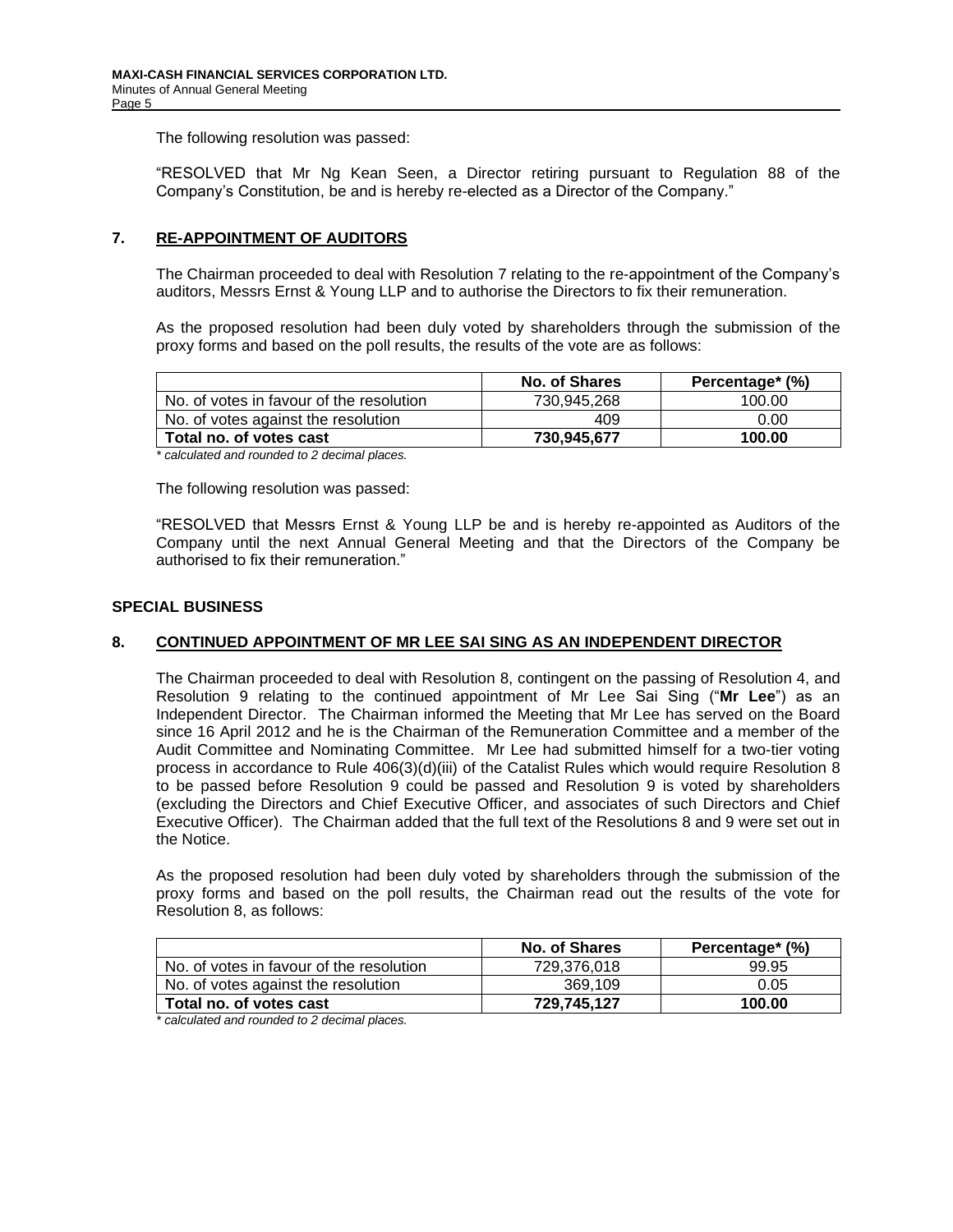"RESOLVED that the continued appointment of Mr Lee Sai Sing as an Independent Director in accordance with Rule  $406(3)(d)(iii)$  of the Catalist Rules by all shareholders be and is hereby approved. The Resolution shall remain in force until the earlier of Mr Lee Sai Sing's retirement or resignation, or the conclusion of the third Annual General Meeting following the passing of this Resolution and Resolution 9 below.

**9.** In view that Resolutions 4 and 8 were passed, the Chairman proceeded to deal with Resolution 9 which had been duly voted by shareholders (excluding the Directors and Chief Executive Officer, and associates of such Directors and Chief Executive Officer).

As the proposed resolution had been duly voted by shareholders (excluding the Directors and Chief Executive Officer, and associates of such Directors and Chief Executive Officer) through the submission of the proxy forms and based on the poll results, the Chairman read out the results of the vote, as follows:

|                                          | No. of Shares | Percentage* (%) |
|------------------------------------------|---------------|-----------------|
| No. of votes in favour of the resolution | 20.389.846    | 98.22           |
| No. of votes against the resolution      | 369.109       | 1.78            |
| Total no. of votes cast                  | 20,758,955    | 100.00          |

*\* calculated and rounded to 2 decimal places.*

The following resolution was passed:

"RESOLVED that the continued appointment of Mr Lee Sai Sing as in Independent Director in accordance Rule 406(3)(d)(iii) of the Catalist Rules by shareholders (excluding the Directors and the Chief Executive Officer of the Company, and the respective associates of such Directors and Chief Executive Officer) be and is hereby approved. The Resolution shall remain in force until the earlier of Mr Lee Sai Sing's retirement or resignation, or the conclusion of the third Annual General Meeting following the passing of this Resolution."

The Chairman informed the Meeting that on and from 29 April 2022, Mr Lee would be considered an Independent Director and would continue to serve as the Chairman of the Remuneration Committee and a member of Audit Committee and Nominating Committee.

## **10. AUTHORITY TO ALLOT AND ISSUE SHARES**

The Chairman proceeded to deal with Resolution 10 relating to the authority to be given to the Directors to allot and issue new shares in the capital of the Company and informed the Meeting that the full text of the resolution was set out in the Notice.

As the proposed resolution had been duly voted by shareholders through the submission of the proxy forms and based on the poll results, the results of the vote are as follows:

|                                          | No. of Shares | Percentage* (%) |
|------------------------------------------|---------------|-----------------|
| No. of votes in favour of the resolution | 729.949.668   | 99.86           |
| No. of votes against the resolution      | 996.009       | 0.14            |
| Total no. of votes cast                  | 730.945.677   | 100.00          |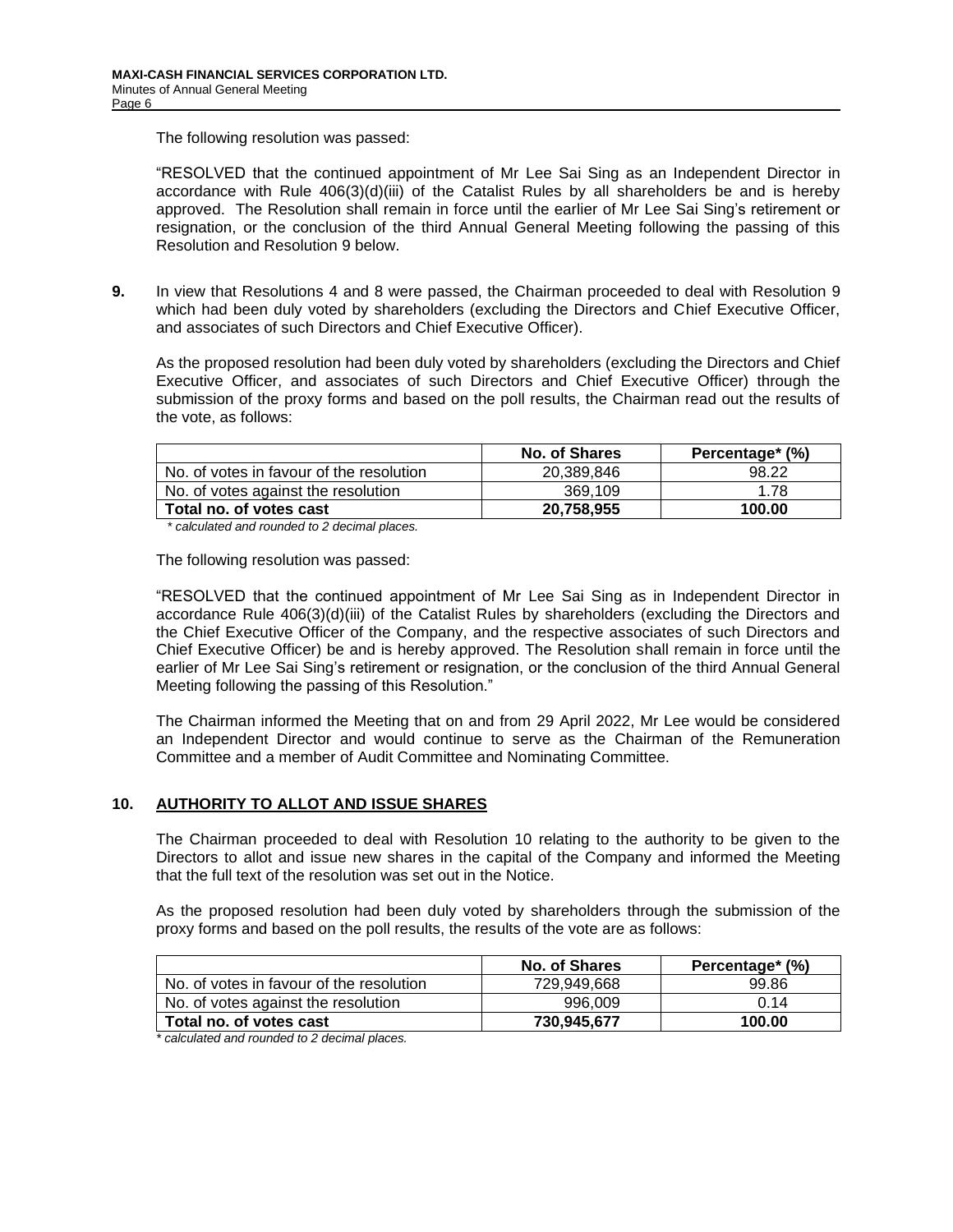"RESOLVED that pursuant to Section 161 of the Singapore Companies Act 1967 and Rule 806 of the Catalist Rules of the SGX-ST, the Directors of the Company be authorised and empowered to:

- (a) (i) issue shares in the capital of the Company ("**shares**") whether by way of rights, bonus or otherwise; and/or
	- (ii) make or grant offers, agreements or options (collectively "**Instruments**") that might or would require shares to be issued, including but not limited to the creation and issue of (as well as adjustments to) options, warrants, debentures or other instruments convertible into shares; and
	- (iii) issue additional Instruments arising from adjustments made to the number of Instruments previously issued in the event of rights, bonus or capitalisation issues,

at any time and upon such terms and conditions and for such purposes and to such persons as the Directors may in their absolute discretion, deem fit; and

(b) (notwithstanding the authority conferred by this Resolution may have ceased to be in force) issue shares in pursuance of any Instrument made or granted by the Directors while this Resolution was in force,

## **PROVIDED THAT:**

- (1) the aggregate number of shares (including shares to be issued in pursuance of the Instruments, made or granted pursuant to this Resolution) to be issued pursuant to this Resolution shall not exceed one hundred per cent (100%) of the total number of issued shares (excluding treasury shares and subsidiary holdings) in the capital of the Company (as calculated in accordance with sub-paragraph (2) below), of which the aggregate number of shares to be issued other than on a pro-rata basis to shareholders of the Company shall not exceed fifty per cent (50%) of the total number of issued shares (excluding treasury shares and subsidiary holdings) in the capital of the Company (as calculated in accordance with sub-paragraph (2) below) or any such other limit as may be prescribed by the Catalist Rules as at the date this Resolution is passed;
- (2) (subject to such calculation as may be prescribed by the SGX-ST) for the purpose of determining the aggregate number of shares that may be issued under sub-paragraph (1) above, the percentage of total number of issued shares (excluding treasury shares and subsidiary holdings) shall be based on the total number of issued shares (excluding treasury shares and subsidiary holdings) in the capital of the Company at the time of passing of this Resolution, after adjusting for:
	- (a) new shares arising from the conversion or exercise of any convertible securities;
	- (b) new shares arising from exercising share options or vesting of share awards, provided that the share options or awards (as the case may be) were granted in compliance with Part VIII of Chapter 8 of the Catalist Rules; and
	- (c) any subsequent bonus issue, consolidation or subdivision of shares.

Adjustments in accordance with the above Paragraph 2(a) and 2(b) are only to be made in respect of new shares arising from convertible securities, share options or share awards which were issued and outstanding or subsisting at the time of the passing of the resolution approving the mandate;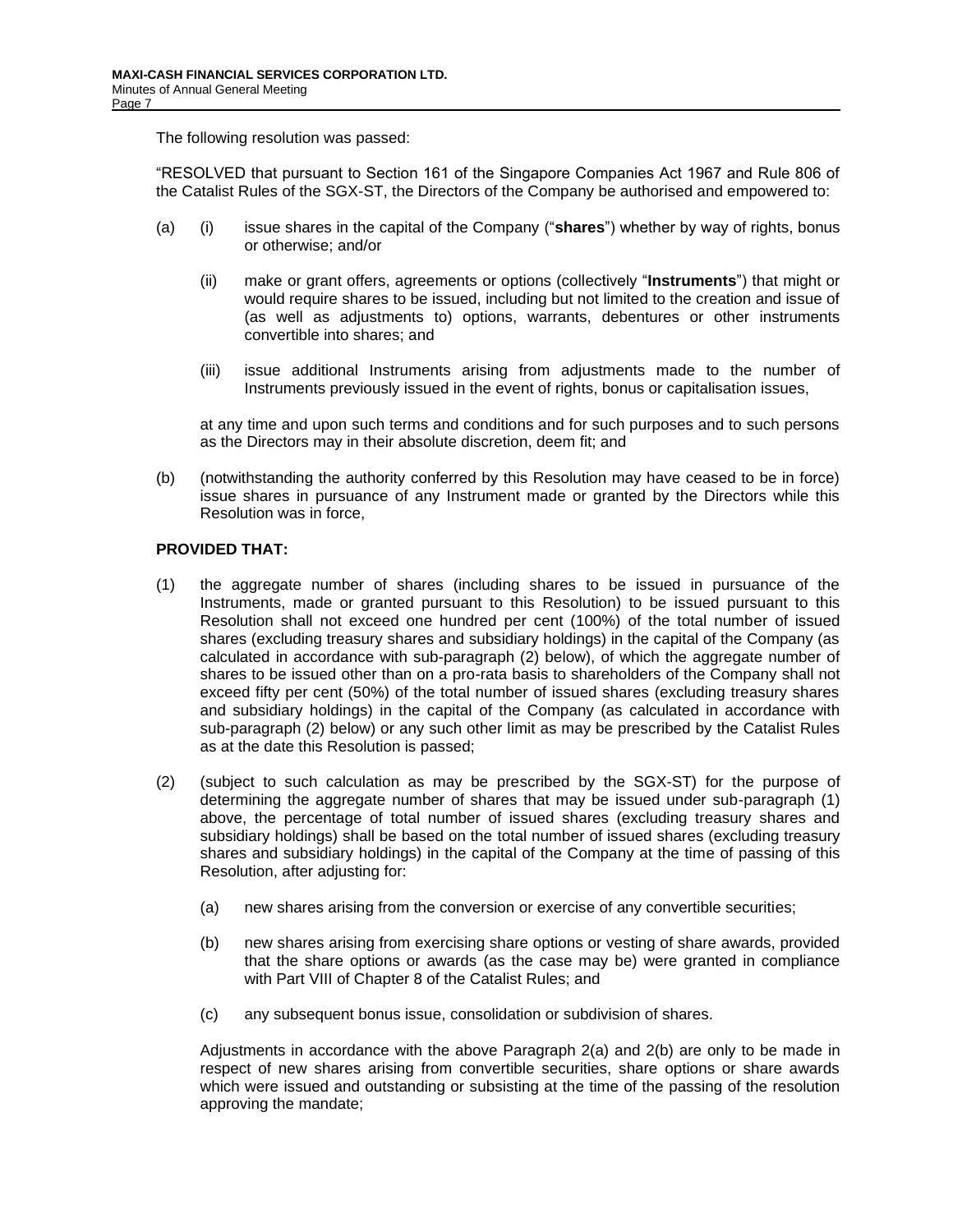(3) in exercising the authority conferred by this Resolution, the Company shall comply with the provisions of the Catalist Rules of the SGX-ST for the time being in force (unless such compliance has been waived by the SGX-ST) and the Constitution of the Company; and

unless revoked or varied by the Company in a general meeting, such authority shall continue in force until the conclusion of the next Annual General Meeting of the Company or the date by which the Annual General Meeting of the Company is required by law to be held, whichever is earlier."

#### **11. AUTHORITY TO ISSUE SHARES UNDER THE MAXI-CASH FINANCIAL SERVICES CORPORATION LTD SCRIP DIVIDEND SCHEME**

The Chairman proceeded to deal with Resolution 11 relating to the authority to be given to the Directors to issue shares pursuant to the Maxi-Cash Financial Services Corporation Ltd Scrip Dividend Scheme and informed the Meeting that the full text of the resolution was set out in the Notice.

As the proposed resolution had been duly voted by shareholders through the submission of the proxy forms and based on the poll results, the results of the vote are as follows:

|                                          | No. of Shares | Percentage* (%) |
|------------------------------------------|---------------|-----------------|
| No. of votes in favour of the resolution | 730.945.268   | 100.00          |
| No. of votes against the resolution      | 409           | 0.00            |
| Total no. of votes cast                  | 730.945.677   | 100.00          |

*\* calculated and rounded to 2 decimal places.*

The following resolution was passed:

"RESOLVED that pursuant to Section 161 of the Singapore Companies Act 1967 and Rule 806 of the Catalist Rules, the Directors of the Company be and are hereby authorised and empowered to issue such number of shares in the Company as may be required to be issued pursuant to the Maxi-Cash Financial Services Corporation Ltd Scrip Dividend Scheme from time to time and that such authority shall, unless revoked or varied by the Company in a general meeting, continue in force until the conclusion of the next Annual General Meeting of the Company or the date by which the next Annual General Meeting of the Company is required by law to be held, whichever is earlier."

## **12. PROPOSED RENEWAL OF THE SHARE PURCHASE MANDATE**

The Chairman proceeded to deal with Resolution 12 relating to the approval of the renewal of the share purchase mandate and informed the Meeting that that the full text of the resolution was set out in the Notice.

As the proposed resolution had been duly voted by shareholders through the submission of the proxy forms and based on the poll results, the results of the vote are as follows:

|                                          | No. of Shares | Percentage* (%) |
|------------------------------------------|---------------|-----------------|
| No. of votes in favour of the resolution | 730.945.268   | 100.00          |
| No. of votes against the resolution      | 409           | 0.00            |
| Total no. of votes cast                  | 730.945.677   | 100.00          |